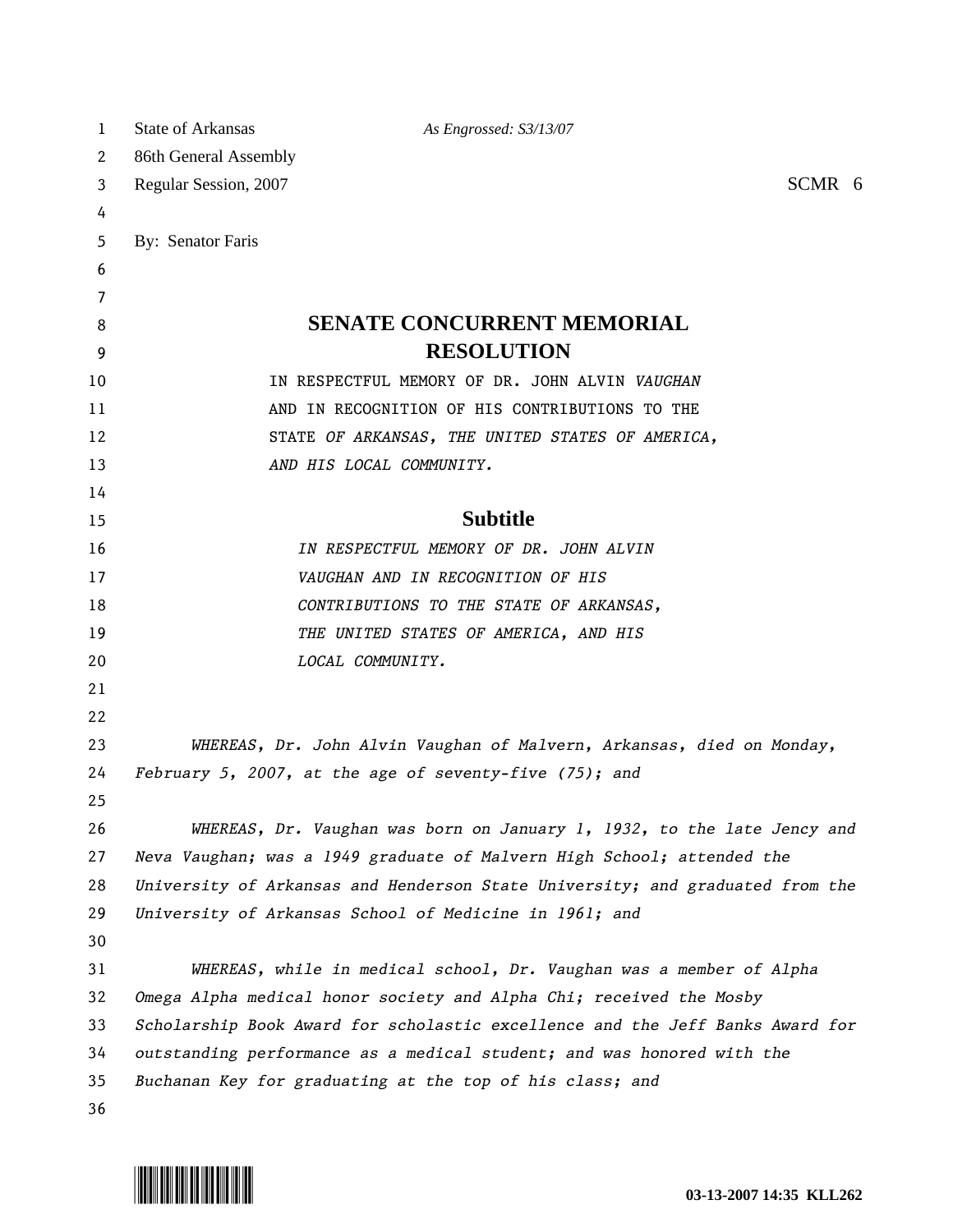```
1 WHEREAS, Dr. Vaughan was a member of the National Guard and joined the 
2 United States Air Force in 1950; and served in North Africa and as a B-52 
3 bomber radio operator during the Korean War; and 
 4 
5 WHEREAS, during his senior year in medical school, Dr. Vaughan joined 
6 the United States Navy and completed his internship in a naval hospital in 
7 Washington, D. C.; was then assigned aboard the nuclear submarine the USS 
8 Patrick Henry, where he served as medical officer on tours that included a 
9 three-month submersion off the coast of Russia; and thereafter, he was 
10 transferred to Key West, Florida, as an underwater swim medical officer; and 
11 
12 WHEREAS, Malvern, Arkansas, was fortunate enough to see the return of 
13 Dr. Vaughan to open his medical practice in 1965, upon which he immediately 
14 became an advocate for improved heart care; and 
15 
16 WHEREAS, due to Dr. Vaughan, the local hospital obtained its first 
17 defibrillator in 1966; and Dr. Vaughan practiced medicine in Malvern, 
18 Arkansas, for thirty-eight (38) years before his retirement on August 29, 
19 2003; and 
20 
21 WHEREAS, Dr. Vaughan was preceded in death by his parents; his twin 
22 brother, Dr. Thomas Calvin Vaughan; and by two (2) sisters, Joyce Vaughan 
23 Tisdale and Anita Vaughan Collie; and 
24 
25 WHEREAS, Dr. Vaughan is survived by his wife, Joyce Nutt Vaughan of the 
26 home; two (2) sons, John A. Vaughan, Jr., of Russellville, Arkansas, and Mark 
27 Turner of El Dorado, Arkansas; three (3) daughters, Ginger Bear of Malvern, 
28 Arkansas; Sherry Vaughan of Los Angeles, California; and Marsha Taylor of 
29 Fayetteville, Arkansas; a sister, Linda Vaughan Brashears and husband, Dr. 
30 Larry Brashears of Malvern, Arkansas; eight (8) grandchildren; and a host of 
31 nieces, nephews, and friends,
32 
33 NOW THEREFORE, 
34 BE IT RESOLVED BY THE SENATE OF THE EIGHTY-SIXTH GENERAL ASSEMBLY OF THE 
35 STATE OF ARKANSAS, THE HOUSE OF REPRESENTATIVES CONCURRING THEREIN: 
36
```